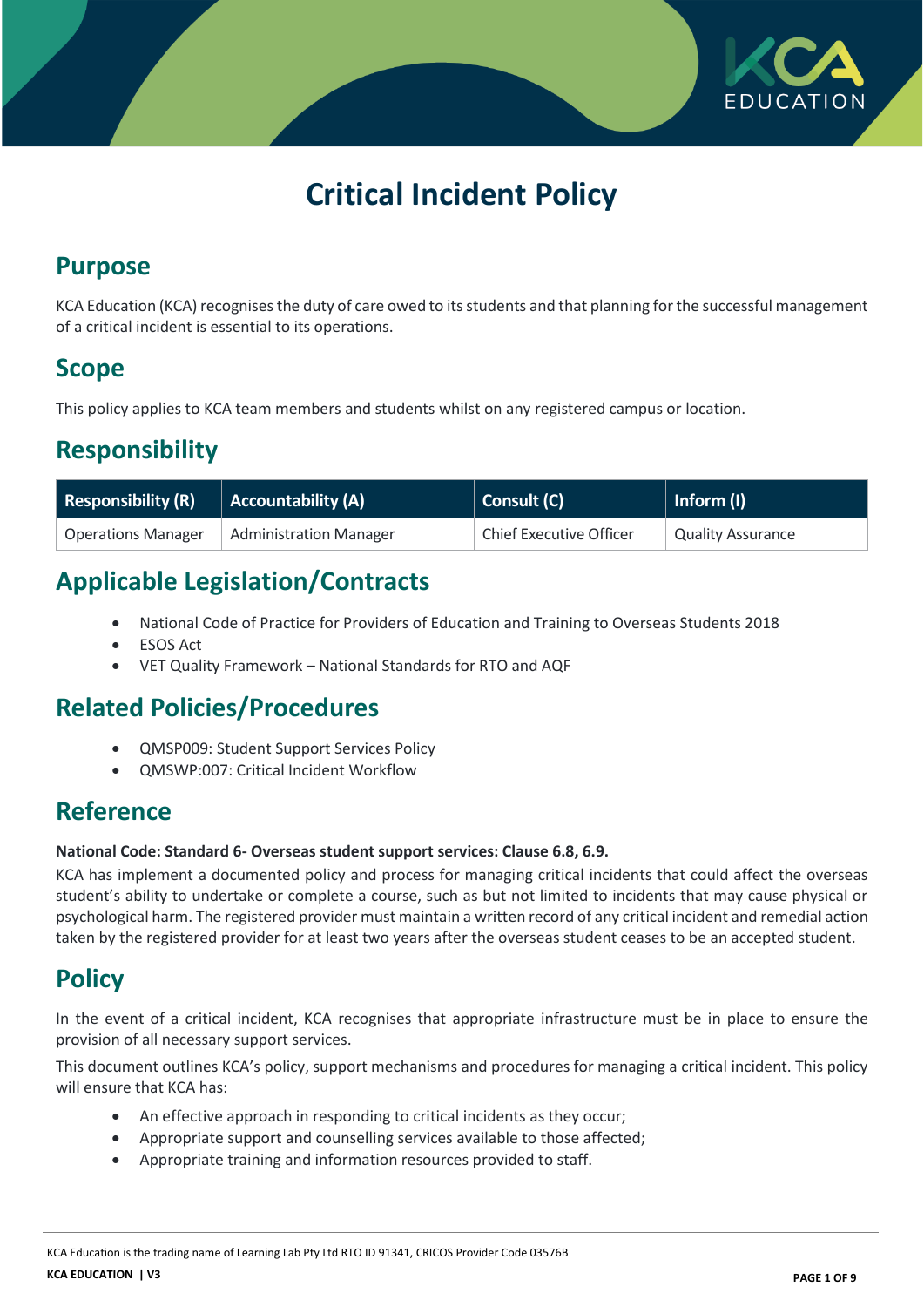

Under Standard 6 of the National Code 2018, Overseas Student Support Services, KCA will support students to adjust to study and life in Australia, to achieve their learning goals and to achieve satisfactory academic progress towards meeting the learning outcomes of the course.

The intention of Standard 6 is to ensure that appropriate support services are available to international students to ease the transition into life and study in Australia and allow access to appropriate assistance for the student as needed.

Under Standard 6.8 the registered provider must have a documented critical incident policy together with procedures that covers the action to be taken in the event of a critical incident, required follow-up to the incident, and records of the incident and action taken.

### **Definitions**

KCA understands that as defined by the National Code a critical incident is a traumatic event, or the threat of such (within or outside Australia), which causes extreme stress, fear or injury'.

Critical incidents are not limited to, but could include:

- o missing students;
- o severe verbal or psychological aggression;
- o death, serious injury or any threat of these;
- o natural disaster; and
- o issues such as domestic violence, sexual assault, drug or alcohol abuse.

Non-life threatening events could still qualify as critical incidents.

### **Procedures**

#### **1. Critical Incident Team / Coordinating Group**

When a critical incident occurs, the CEO, or their delegate will call a meeting with the appropriate staff to form a Critical Incident Team.

The Critical Incident Team is responsible for:

- o assessing risks and response actions
- o liaison with emergency and other services
- o contact with students' relatives and other appropriate contacts
- o liaison with other external bodies, such as home stays, carers or foreign embassies, and
- $\circ$  counselling and managing students and staff not directly involved in the incident.

#### **2. Action Plan**

The Critical Incident Team will set in motion a critical incident action plan to manage various aspects arising from the incident, including communication strategies.

This will include:

- o creating and disseminating a plan and its procedures
- o a review of the plan, and
- o staff development and training.

#### **3. Media Management**

A media management process will be included in the management plan to ensure the most positive and supportive response from the media.

Reporting and recording of incident and action taken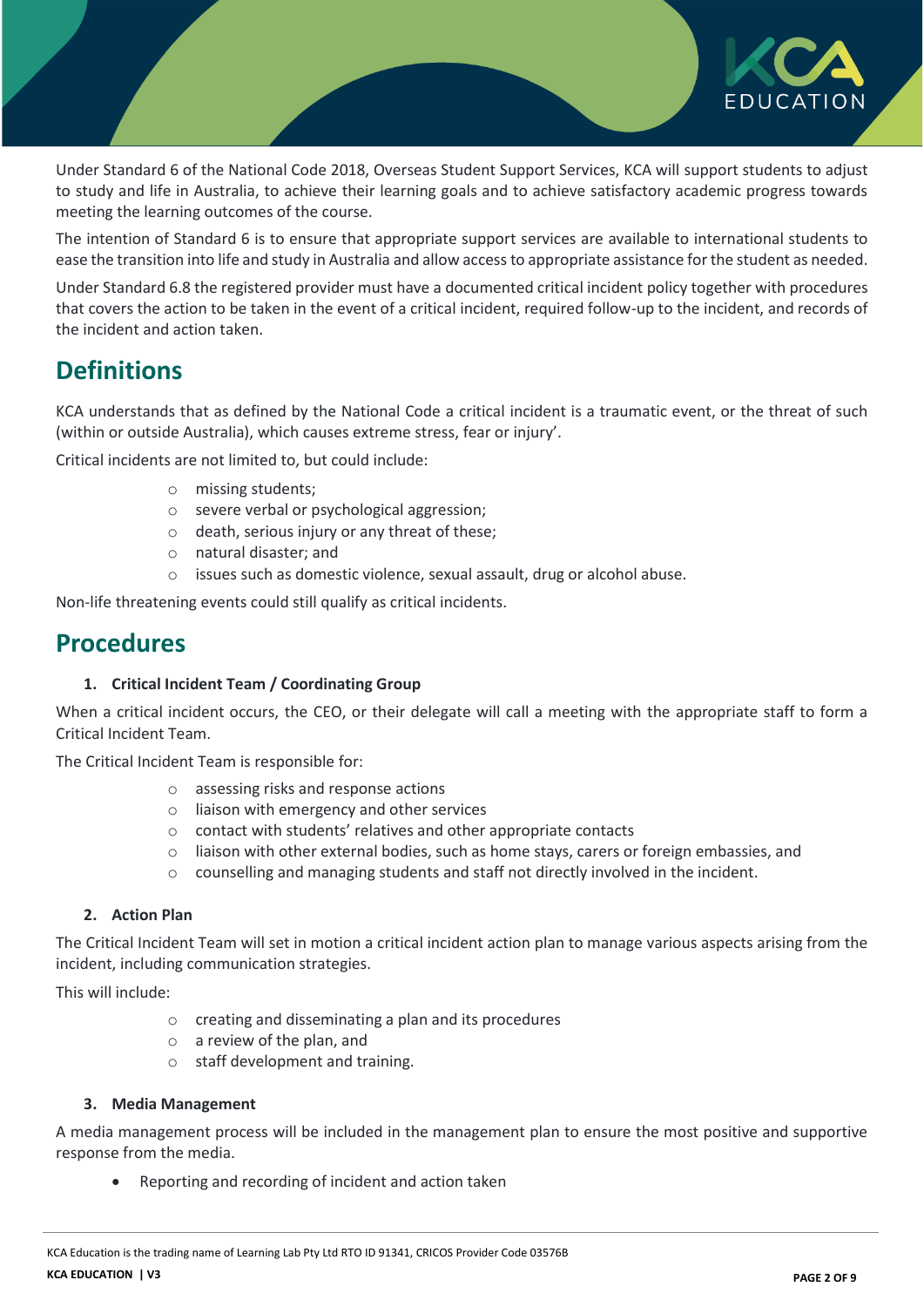

The Educational Services for Overseas Students Act 2000 (ESOS Act) requires the RTO to notify DET and DoHA as soon as practical after the incident and in the case of a student's death or other absence affecting the student's attendance, the incident will need to be reported via the Provider Registration and International Student Management System (PRISMS). All aspects of the incident and its management will be recorded on the student files.

Follow-up and evaluation

KCA staff will be made aware of the critical incident policy and procedures and be given appropriate training to ensure the duty of care for international students is uppermost in their minds. A review and evaluation of the response to the critical incident will be conducted and the procedures reviewed by the Critical Incident Team and/or other stakeholders.

#### **4. Resources**

Changes to the policy and procedures, including updating resources, will be made as soon as practicable following the review and evaluation.

#### **Critical Incident Procedures**

KCA's Critical Incident procedures detailed below include:

- Reporting and recording
- Flow chart and detailed action plan sample
- Evaluation and review checklist
- Staff training
- Resources and local links

Any action taken in regard to a critical incident will be recorded to include outcomes or evidence if the incident is referred to another person or agency.

If an international student dies or other critical events involving students occur, KCA of necessity, will take on many of the tasks which would normally be dealt with by the family of the victim were the incident to have occurred in the student's home country.

KCA has in place efficient, sensitive and supportive strategies for dealing with a critical incident and provides support to members of staff, students and others in the community who are involved.

#### **Reporting and Recording**

The Educational Services for Overseas Students Act 2000 (ESOS Act) requires the RTO to notify DET and DoHA as soon as practical after the incident and in the case of a student's death or other absence affecting the student's attendance, the incident will need to be reported via the Provider Registration and International Student Management System (PRISMS).

When an international student dies or sustains serious injury, KCA may be required to assist the student's family.

This may include:

- hiring interpreters
- making arrangements for hospital/funeral/memorial service/repatriation
- obtaining a death certificate
- assisting with personal items and affairs including insurance issues
- assisting with visa issues

In addition, the following need to be notified:

Home stay or accommodation provider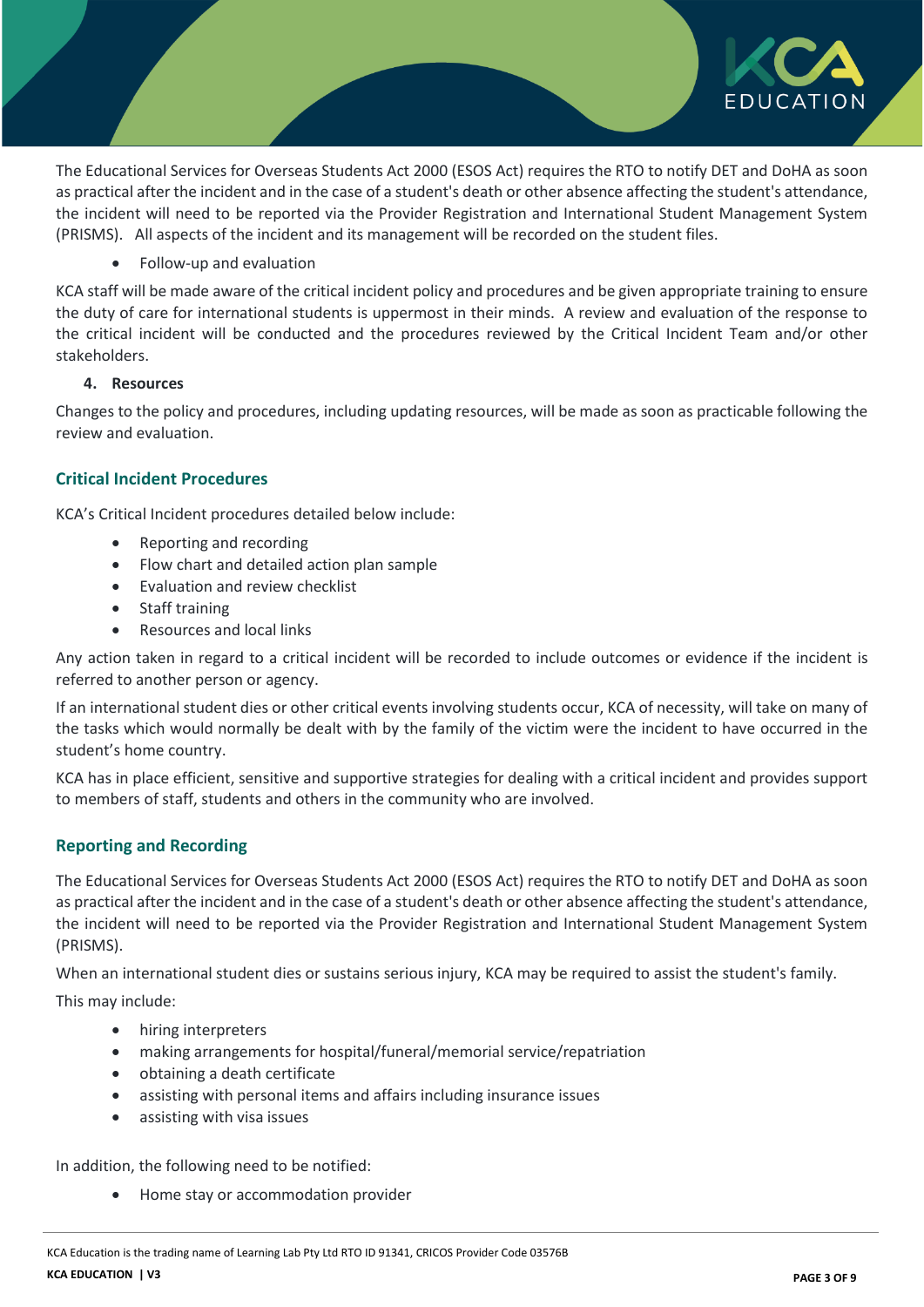

- Library
- IT Services
- Utilities

#### **On-campus Incidents**

If the incident is on campus, the first action will be to contact the emergency services - fire, ambulance or police – as would be the case with other WH&S matters. The PEO or their delegate must also be contacted immediately when the incident involves death, serious injury or a threat to life or property.

#### **Off-campus Incidents**

If the critical incident involves a student or staff member and is off-campus, the person receiving the information must immediately contact the PEO, or their delegate who will communicate other staff as appropriate.

#### **Key Details to be reported**

Key details to report include the time, location and nature of the incident (e.g. threat, accident, death or injury), names and roles of persons involved (e.g. staff, international or domestic student).

The staff member receiving the news contacts the PEO, or their delegate / Head of the Critical Incident Team. The PEO or their delegate urgently deals with an emergency situation then calls a meeting with the staff involved to make decisions as to how to proceed.

The staff most likely to be present will be:

- Each PEO, or their delegate
- $\bullet$  PEO
- Administrator
- Trainer

#### **The Critical Incident Team**

At the initial meeting, the task of the group is to:

- create for themselves a clear understanding of the known facts.
- plan an immediate response.
- plan ongoing strategies.
- allocate individual roles/responsibilities for ongoing tasks.

#### **Immediate Response**

Issues to be considered:

- 1. Contact with next of kin/significant others what is the most appropriate manner of contact?
- 2. Arrangements for informing staff and students.
- 3. Guidelines to staff about what information to give students.
- 4. A written bulletin to staff if the matter is complex.
- 5. Briefing staff and delegating a staff member to deal with telephone/counter inquiries.
- 6. Managing media/publicity
- 7. Identification of those students and staff members most closely involved and therefore most at risk.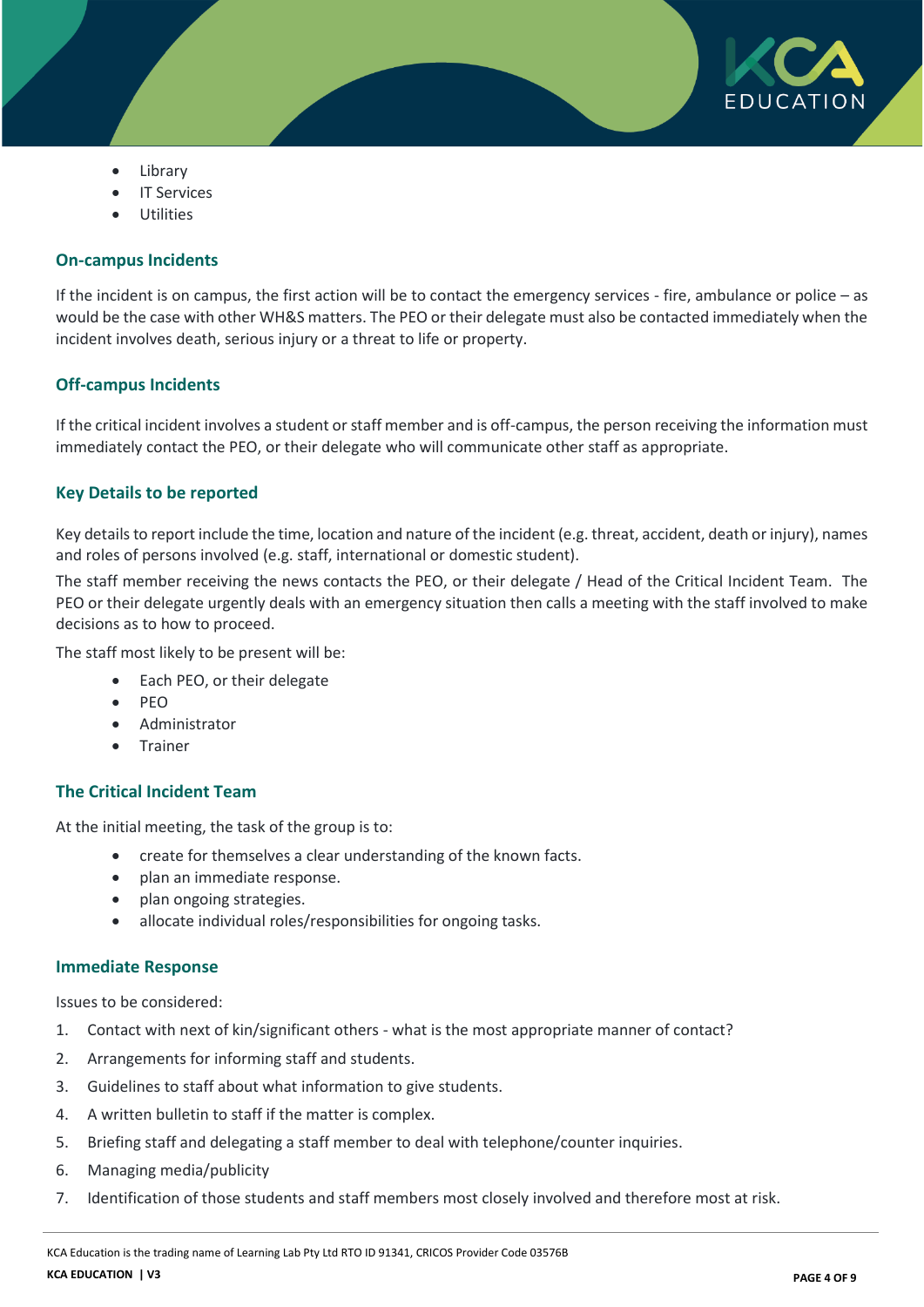

- Those directly involved
- Personal friends/family of those involved
- Others who have experienced a similar past trauma
- Other students, staff, supervisors etc
- 8. Arrange a time and place for an initial group/individual debriefing session with Counsellor/s. In this session, an opportunity is given to share the impact of the event, discuss various interpretations of the event in cultural/ethnic terms, the resulting sense of vulnerability, the experience of painful emotions and the normalisation of reactions.
- 9. Organise a tasks timetable for the next hour/s, day/s etc.
- 10. Plan ongoing feedback and regular meetings so that the coordinating team is continually in touch and working together.
- 11. Confirm access to emergency funds if necessary.

**NB: One member of the team should record for all meetings to keep records of content and decisions.**

### **Critical Incident Flowchart**

Staff member(s) (witness to incident or first contacted) - gather factual information and Contact Emergency Services - Dial 000

Staff member(s) (witness to incident or first contacted) … Ensure safety & welfare of staff and students Contact first aid officer Administer first-aid until ambulance arrives Note: Assess situation: focus on immediate safety of other students and staff

NB: Once police or fire brigade arrive at the College they will determine if other resources such as State Emergency Services (SES) are required to assist. Critical Incident Team member to liaise with emergency services

| Staff: Give facts of the situation<br>Staff: Receive advice from Critical Incident Coordinator on debriefing &<br>counselling<br>Director International incoming enquiries (and outgoing information via | hour<br>Debrief and counselling info as |
|----------------------------------------------------------------------------------------------------------------------------------------------------------------------------------------------------------|-----------------------------------------|
| web, phone)<br>Critical Incident Coordinator - Manage the media                                                                                                                                          | soon as practicable<br>Within 24 hours  |
| Prepare a written statement                                                                                                                                                                              |                                         |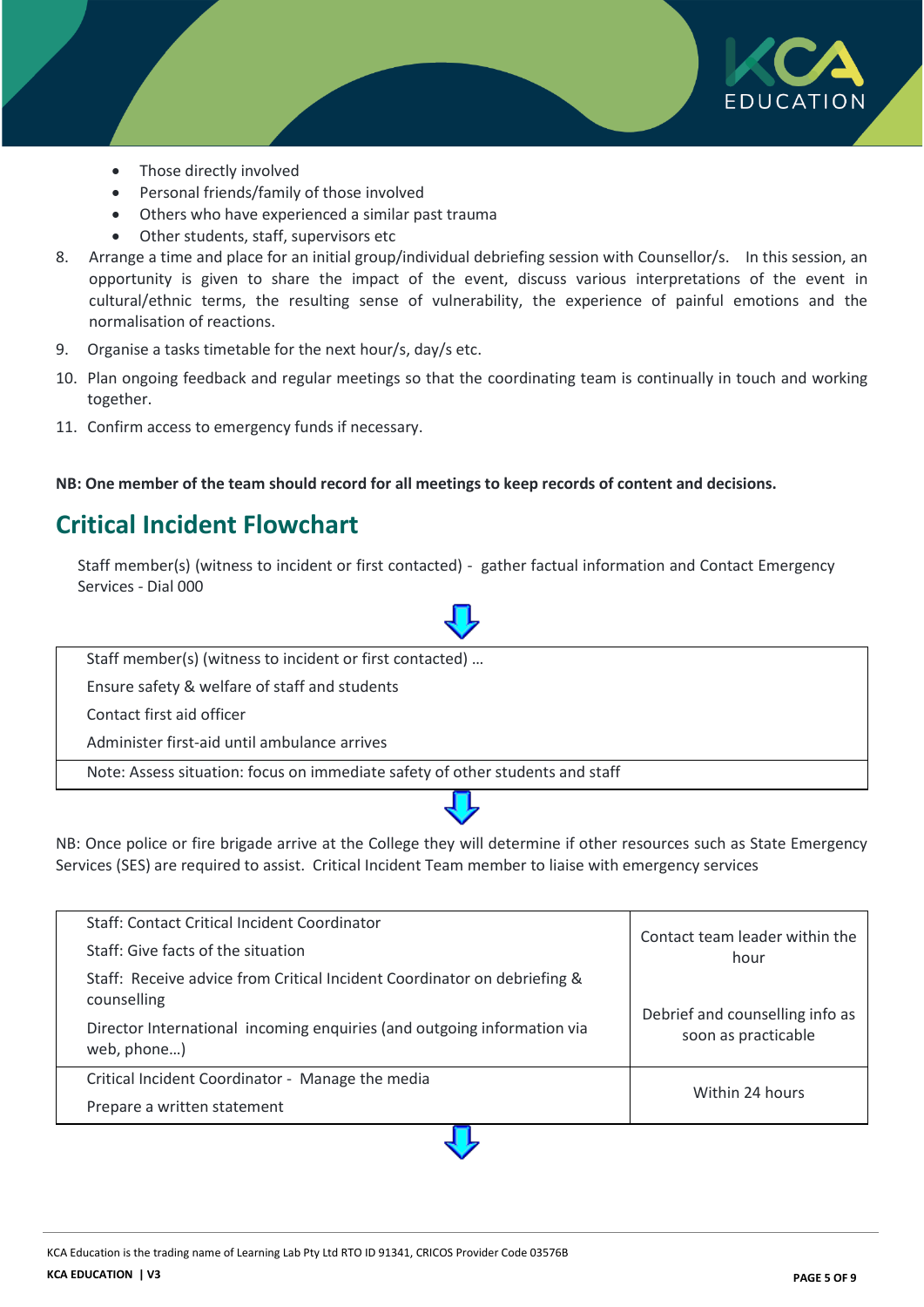|                                                                                     | EDUCATION                                                          |
|-------------------------------------------------------------------------------------|--------------------------------------------------------------------|
| Campus Support officer : Inform colleagues                                          | Within 24 hours Receive<br>briefing from critical incident<br>team |
|                                                                                     |                                                                    |
| PEO, or their delegate contact parents or families / friends of affected<br>persons | Within 24 hours                                                    |
|                                                                                     |                                                                    |
| PEO complete "Incident Report" form                                                 | Within 5 days                                                      |

### **Additional Action (where appropriate)**

| PEO, or their delegate: Convene brief meeting of the Critical Incident Team to:              |           |                                  |                                                                            |  |
|----------------------------------------------------------------------------------------------|-----------|----------------------------------|----------------------------------------------------------------------------|--|
| discuss intervention plan                                                                    |           |                                  | obtain executive support                                                   |  |
| Contact Local Support Personnel - counsellors, hospital, medical etc.                        |           |                                  |                                                                            |  |
| PEO, or their delegate - Convene full staff meeting of teaching and administrative staff to: |           |                                  |                                                                            |  |
| present information                                                                          |           | discuss action plan<br>$\bullet$ |                                                                            |  |
| allow staff response                                                                         |           | $\bullet$                        | decide on how students will be informed or given<br>additional information |  |
|                                                                                              |           |                                  |                                                                            |  |
| PEO: Set up a recovery room in the college:                                                  |           |                                  |                                                                            |  |
| provide fluids<br>$\bullet$                                                                  | $\bullet$ | comfortable chairs               | support personnel<br>$\bullet$                                             |  |
|                                                                                              |           |                                  |                                                                            |  |
| PEO, or their delegate: Inform students of:                                                  |           |                                  |                                                                            |  |
| facts of the incident                                                                        |           | school actions<br>$\bullet$      |                                                                            |  |
| counselling services<br>$\bullet$                                                            |           | $\bullet$                        | allow student discussion or response                                       |  |
|                                                                                              |           |                                  |                                                                            |  |
| Director International convenes with first aid officers                                      |           |                                  |                                                                            |  |
| Identify "at risk" students and staff                                                        |           |                                  |                                                                            |  |
| Be aware of others who have experienced trauma                                               |           |                                  |                                                                            |  |

List of students involved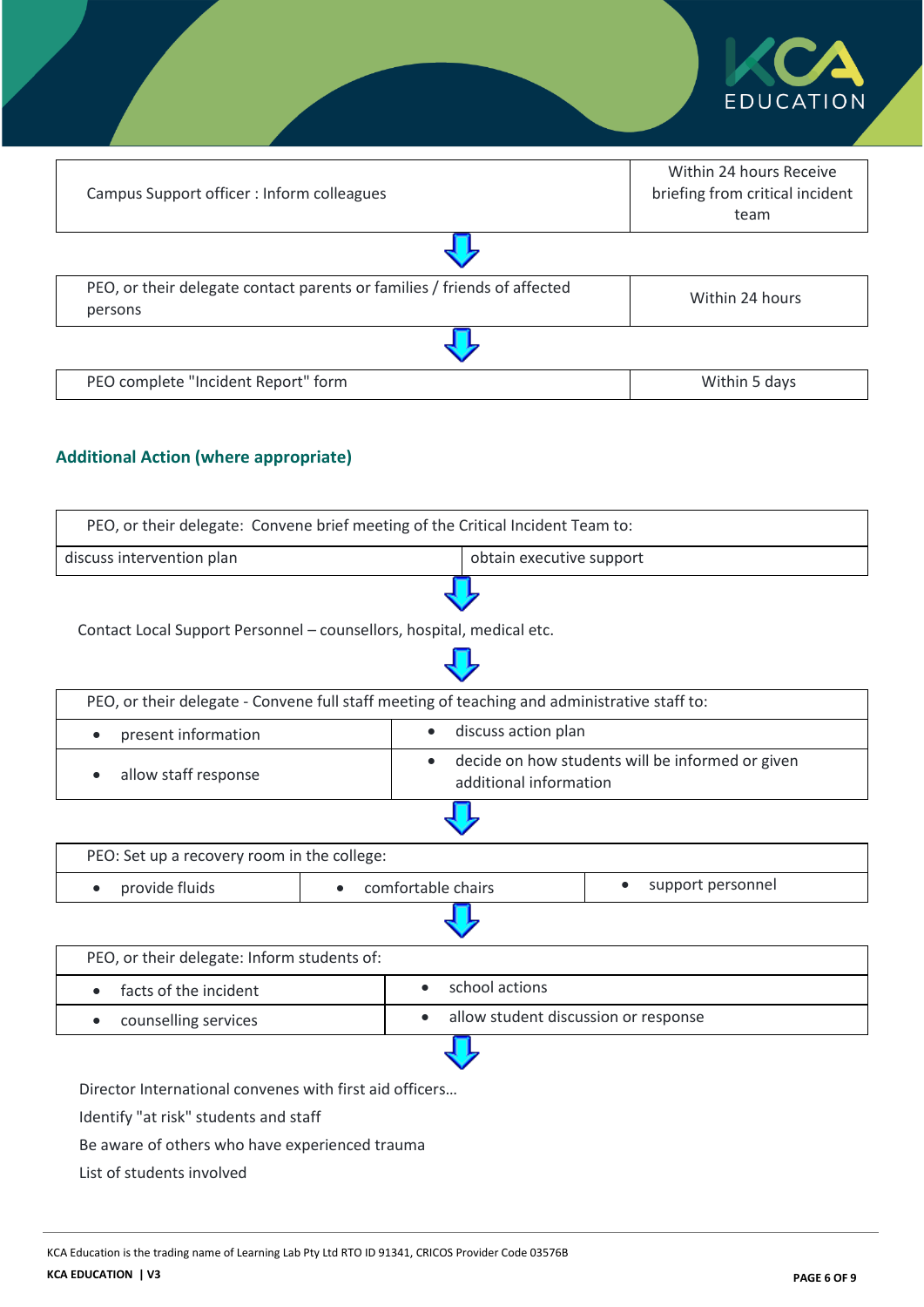

PEO, or their delegate contact parents or families of "at risk" students and staff

Director International - Arrange debriefing for "at risk" students and staff

Organise for referrals to professional counsellors if required

| Marketing - Inform all parents via the College's website        |                              |
|-----------------------------------------------------------------|------------------------------|
| The facts of the critical incident                              | the college's response plans |
| possible reaction of students                                   | sources of help for families |
| encourage two-way communication between parents and the college |                              |

Critical Incident Coordinating Group: Restore the school to regular routine as soon as practicable

Critical Incident Coordinating Group: Obtain updated factual information – continue to inform staff, students, families

Critical Incident Coordinating Group: Continue to monitor well-being of students and staff

All staff to report new information to Critical Incident Coordinating Group

Staff may use rapport with students to counsel or refer on to professional body…

Critical Incident Coordinating Group to be informed of all referrals

Recovery time for staff involved

#### **Checklist for Staff Managing Critical Incidents**

The PEO or their delegate will seek information about the incident and will request that the information is not immediately made public.

The PEO, or their delegate or nominee will urgently deal with an emergency matter then call a meeting with the following staff or their nominees as a Critical Incident Team – PEO and the Senior Management Team.

#### **Response Checklist**

As soon as possible, the PEO, or their delegate will liaise with relevant staff to prepare a communication plan and nominate a spokesperson.

Communication

- response and ongoing strategies including individual roles and responsibilities
- liaison with police, doctors, hospital staff and other relevant professionals
- legal assistance if required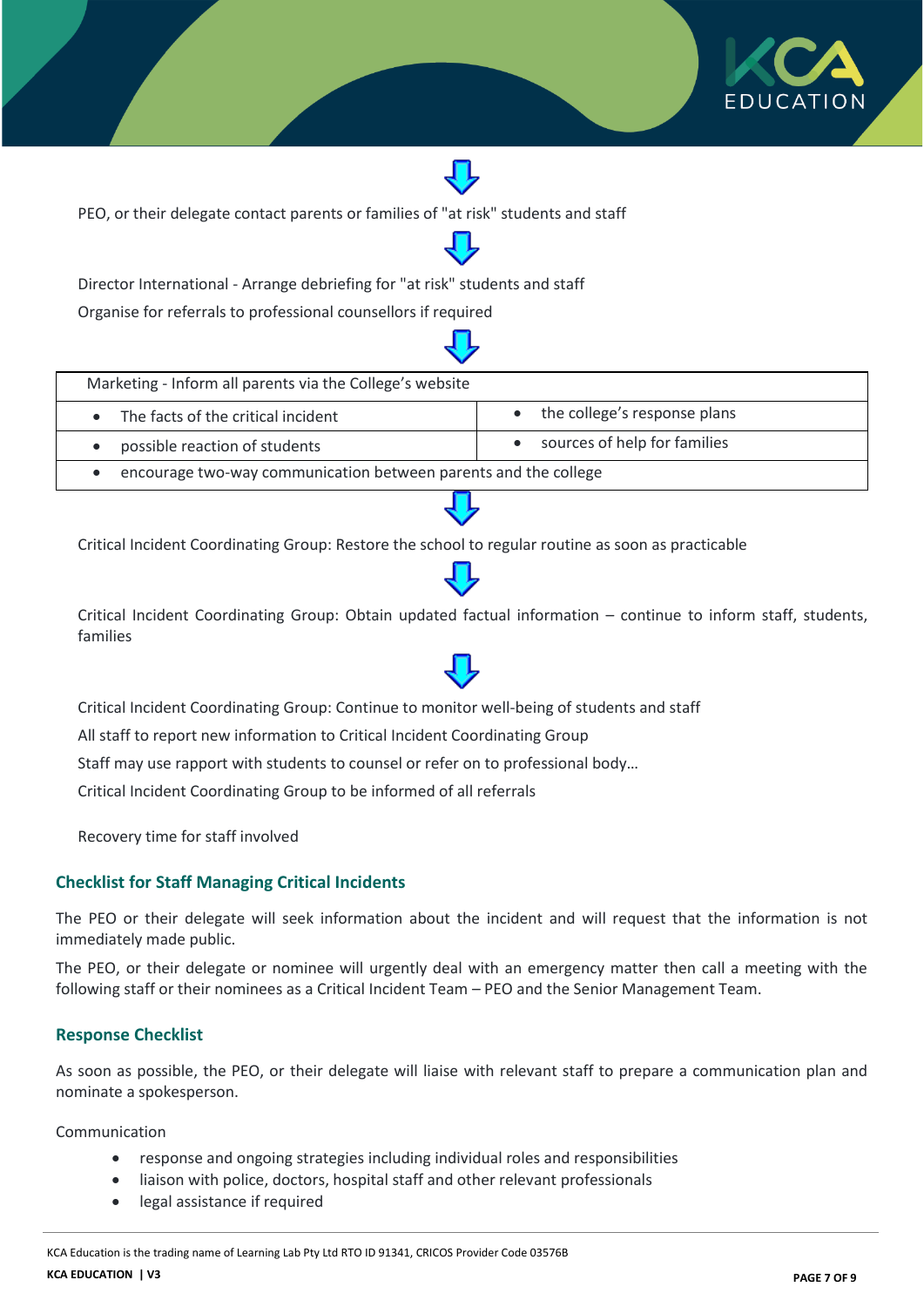

- follow-up letters to family
- document and record incident report
- Support for family, friends and staff
- next of kin (parents/guardian) to be contacted and support provided to family and friends
- arrangements made for visits from family and friends, e.g. accommodation, travel, crisis support and referral to appropriate services

#### **Checklist for Follow up, Review and Evaluation**

How well were the following actions undertaken by the Critical Incident Coordinating Group? Please add comments below if you wish to clarify your choice.

| $1 =$ poorly; $5 =$ very well, most appropriately<br>Question                                                                               | 1 | 2 | 3 | 4 | 5 |
|---------------------------------------------------------------------------------------------------------------------------------------------|---|---|---|---|---|
| Decision maker clear                                                                                                                        |   |   |   |   |   |
| Follow up clear                                                                                                                             |   |   |   |   |   |
| Availability of mobile phones                                                                                                               |   |   |   |   |   |
| Notification of and liaison with Agent if applicable                                                                                        |   |   |   |   |   |
| Arrangements for visits to/from Family                                                                                                      |   |   |   |   |   |
| Liaison with Police, Doctors, Hospital Staff                                                                                                |   |   |   |   |   |
| Hiring Independent Interpreters                                                                                                             |   |   |   |   |   |
| <b>Death Notices</b>                                                                                                                        |   |   |   |   |   |
| <b>Funeral/Memorial Service Arrangements</b>                                                                                                |   |   |   |   |   |
| Refund of student's fees to pay repatriation or associated expenses                                                                         |   |   |   |   |   |
| Copy of Death Certificate                                                                                                                   |   |   |   |   |   |
| Consideration of personal items and affairs (household and academic)                                                                        |   |   |   |   |   |
| Insurance Matters, OHSC Coverage, Ambulance Cover                                                                                           |   |   |   |   |   |
| Formal Stress Management interventions required for students and/or staff<br>(release from classes, leave, rescheduled assessment or exams) |   |   |   |   |   |
| Liaison with Academic Staff                                                                                                                 |   |   |   |   |   |
| Arrangements for further debriefing sessions for groups/individuals as<br>required                                                          |   |   |   |   |   |
| Liaison with Department of Immigration and Citizenship if studies will be<br>interrupted                                                    |   |   |   |   |   |
| Fees issue to be resolved for student unable to continue with their studies                                                                 |   |   |   |   |   |
| Legal Issues: helping students get access to legal assistance if required.                                                                  |   |   |   |   |   |
| Arrangements for further debriefing sessions for groups/individuals as<br>required                                                          |   |   |   |   |   |
| Follow up condolence or other letters to Family                                                                                             |   |   |   |   |   |
| Financial Assistance for families of affected person(s) if residing in Australia                                                            |   |   |   |   |   |
| Organising students/staff for hospital visits                                                                                               |   |   |   |   |   |